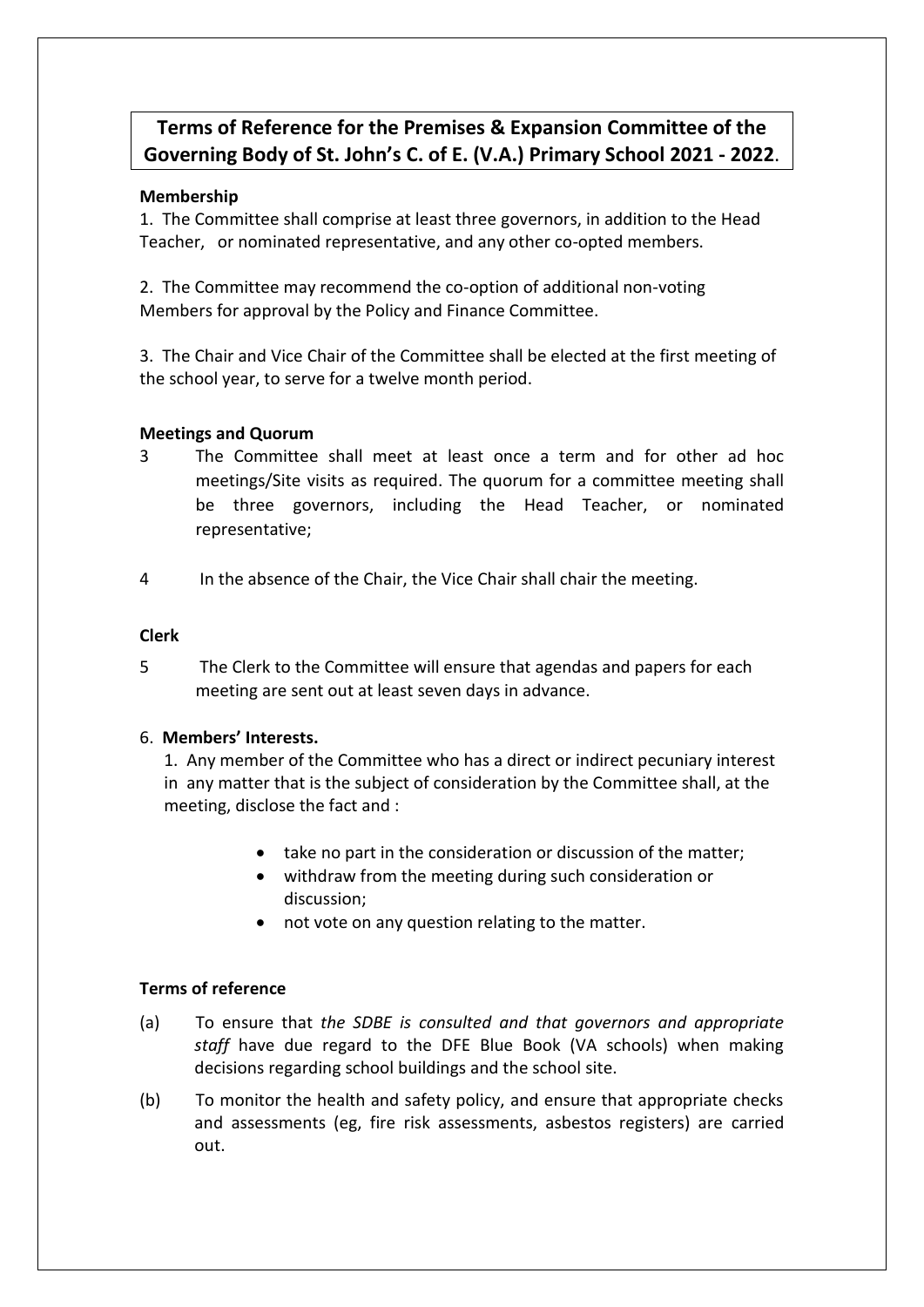- (c) To review the effectiveness of the school's safeguarding procedures in respect of the school premises and site in ensuring the safety of pupils.
- (d) To work within guidelines laid down by the Governing Body in respect of competitive tendering
- (e) To review all property and plant related contracts and service level agreements at least annually, unless the contract period is longer.
- (f) To ensure compliance with any statutory direction given by the LA and the DFE in relation to health and safety and also with the governing body's health and safety policy and to receive regular reports on fire drills, accidents, dangerous occurrences from the appropriate person.
- (g) To inform the Policy & Finance Committee of any repairs or cleaning of premises or equipment that needs to be provided for within the budget
- (h) To determine priorities for maintenance and improvement of the premises through preparation of a 5-year development plan, taking into account potential sources of funding, the LA's Asset Management Plan (AMP), where appropriate, and advice from the Diocesan Board and the School's consultants, as appropriate.
- (i) To receive reports re any on-going maintenance, repairs, improvements and monitor progress of any bids for capital works, liaising with the Diocesan Board and LA as appropriate. To make recommendations to full governors regarding the use of the devolved formulae capital money.
- (j) Review, execute and report to Governors on a planned maintenance programme.
- (k) To monitor the condition of the school *premises with the Caretaker and, where appropriate, report to the LA any issues withi*n the AMP which are LA liability and update information where works have been executed or inaccuracies occur in the LA records.
- (l) To ensure that adequate 100% insurance cover is provided for the school premises and the contents and liaise with the Diocesan Board and LA as appropriate.
- (m) To ensure that reasonable efforts are made to achieve maximum energy conservation and ensure that a Display Energy Certificate (DEC)<sup>1</sup> and the accompanying report is commissioned annually.
- (n) To develop and maintain a sustainability policy in respect of use, maintenance and improvements of the school buildings and site, having due regard to the legal requirements and regulations.

-